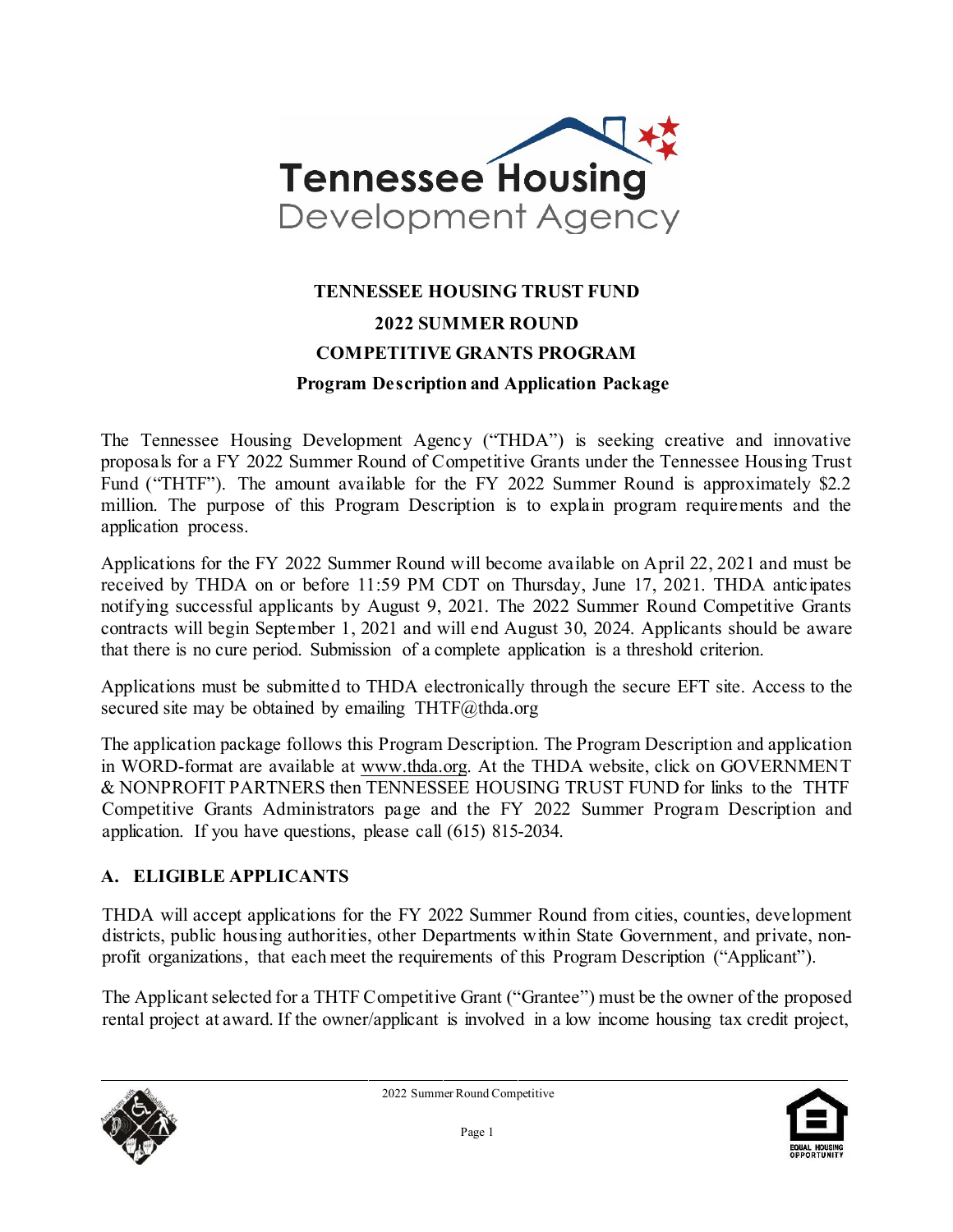the applicant must be the sole general partner or the sole managing member of the ownership entity or own 100% of the stock of a corporate ownership entity.

All private, non-profit organizations must submit *Attachment One: Non-Profit Checklist* with supporting documentation. All private, non-profit organizations must be organized and existing in the State of Tennessee (as evidenced by a Certificate of Existence from the Tennessee Secretary of State, dated no more than 30 days prior to the application date) or, if organized and existing in another state, be organized and existing under the laws of that state and be qualified to do business in Tennessee (as evidenced by a Certificate of Existence from that state's Secretary of State dated no more than 30 days prior to the application date and by a Certificate of Authorization to do business in Tennessee from the Tennessee Secretary of State, dated no more than 30 days prior to the application date).

All private, non-profit Applicants must demonstrate at least two years of experience providing affordable housing or affordable housing related services in the state of Tennessee.

Additionally, Applicants seeking funding for transitional housing targeted to ex-offenders shall demonstrate good standing with the Tennessee Department of Corrections ("TDOC") as of the date of submission of the 2022 Summer THTF application. Allsuch Applicants shall be listed on TDOC's List of Approved Transitional Housing Providers.

Competitive Grant funds will be awarded to successful Applicants in the form of a grant. Applicants with prior Competitive Grants must also have *requested* the following percentages of their prior grants by June 10, 2021 to be eligible for the FY 2022 Summer Round Competitive Grants program:

| <b>COMPETITIVE GRANT</b><br><b>YEAR</b> | <b>SPEND DOWN REQUIREMENT</b> |
|-----------------------------------------|-------------------------------|
| 2019 Fall and earlier                   | 100%                          |
| 2019 Spring                             | 75%                           |
| 2020 Fall                               | 50%                           |
| 2020 Spring                             | 25%                           |
| 2021 Winter                             | Not Eligible                  |

To meet the "requested" threshold criteria, THDA must have received an official, complete Request for Payment Form with supporting documentation from an Applicant with a prior Competitive Grant.

# **B. ELIGIBLE ACTIVITIES**

All housing financed using THTF Competitive Grant resources must be affordable rentalhousing and must address the housing needs of households who are low, very low, and/or extremely low income as defined in Section F(1). The following rental housing activities are eligible:

- New construction of rental housing units.
- Acquisition of rental housing units.



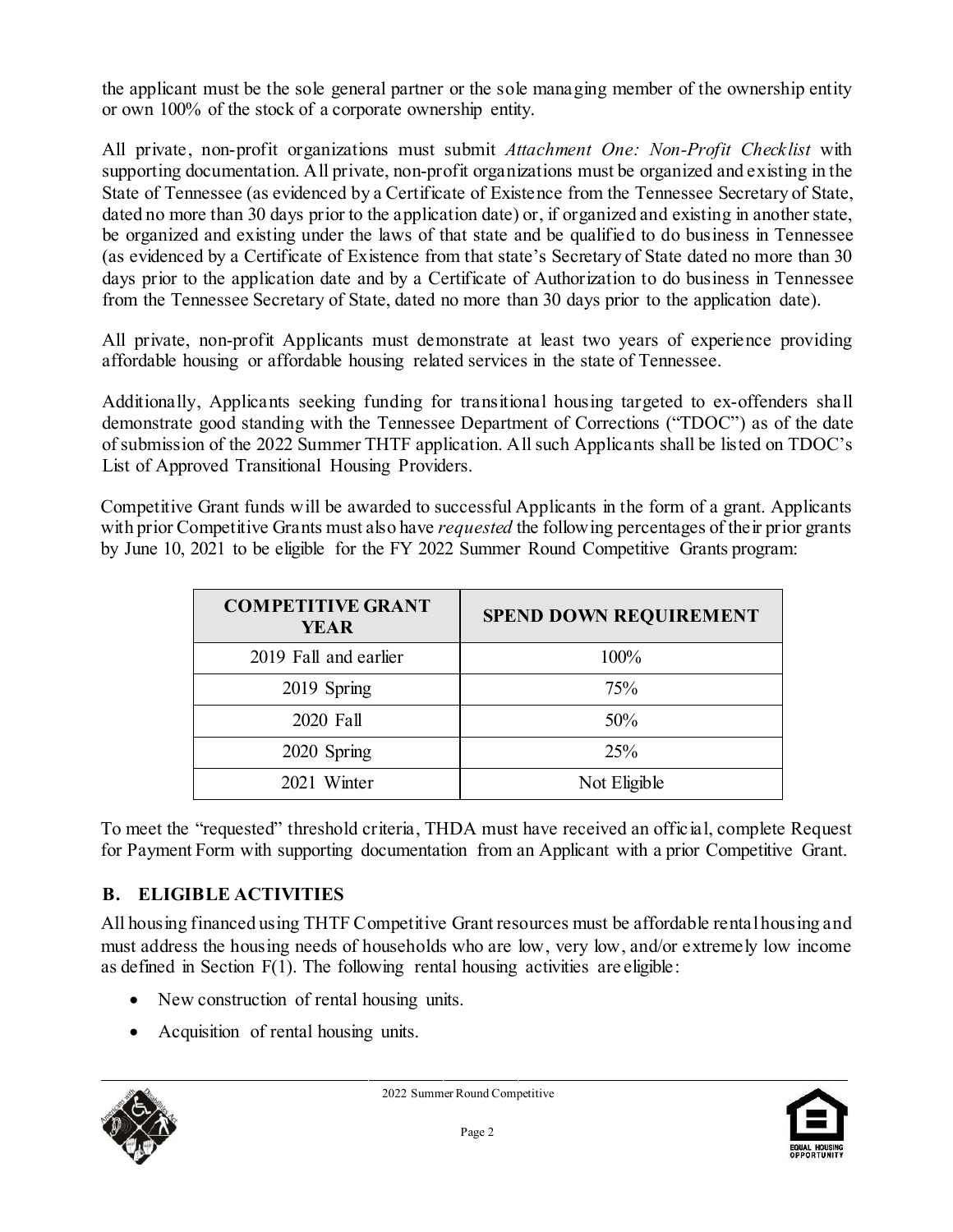- Rehabilitation of rental housing units.
- Conversion of non-residential units to residential units.
- Combinations of the above.

The rental housing provided may be either permanent or transitional as defined below:

- "Permanent Housing" is community-based housing with a tenant on a lease (or a sublease) for an initial term of at least one year that is renewable and is terminable only for cause.
- "Transitional Housing" is housing that is designed to provide individuals and families with interim stability and support for up to 24 months in order to assist the household successfully move to and maintain permanent housing. Transitional Housing must include a lease, sublease, or occupancy agreement.

AllApplicants shall complete *Attachment Two: Rental Housing Feasibility Worksheet* to demonstrate a need for the Competitive Grant funds and the financial feasibility of the project.

# **C. TARGET POPULATIONS**

## **1. Low, very low and extremely low income households**

Households at or below 80% of Area Median Income ("AMI") are eligible for rental housing. THDA will provide a preference for applications with a 25% set-aside of units for extremely low income households (0-30% AMI) or with a 50% set-aside of units for very low income households  $(0 - 50\% \text{ AMI}).$ 

## **2. Housing for Individuals with Disabilities**

Housing for Individuals with Disabilities is rental housing for adult persons with a disability. All households must have incomes equal to or less than 80% of AMI.

All housing must provide access to flexible support services designed to help the individua l stay housed and live a more productive life in the community. However,services must not be mandated or a condition of housing the individual.

A "*person with disabilities"* is a person who has a physical, mental or emotional impairment that is expected to be of long-continued and indefinite duration; substantially impedes his or her ability to live independently; and is of such a nature that such disability could be improved by more suitable housing.

A person will also be considered to have a disability if he or she has a developmenta l disability, which is a severe, chronic disability that is attributable to a mental or physical impairment or combination of mental and physical impairments; is manifested before the person attains age 22; is likely to continue indefinitely; results in substantial functiona l limitations in three or more of the following areas of major life activity: self-care, receptive and expressive language, learning, mobility, self-direction, capacity for independent living,



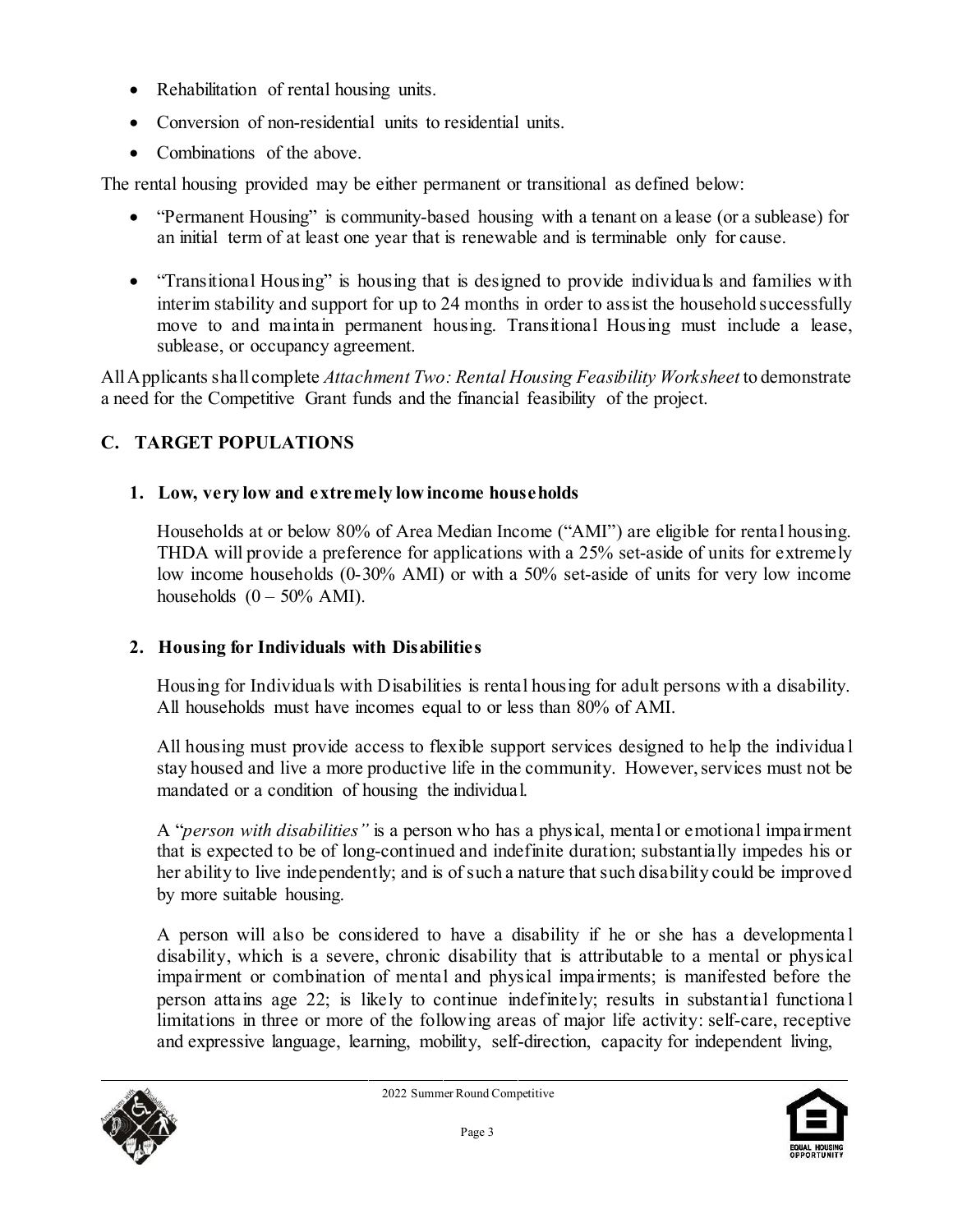and economic self-sufficiency; and reflects the person's need for a combination and sequence of special interdisciplinary, or generic care, treatment, or other services that are of lifelong or extended duration and are individually planned and coordinated.

Housing funded for this population must meet the qualities of settings that are eligible for reimbursement under the Medicaid home and community-based services that were established by the Centers for Medicare and Medicaid Services ("CMS") in the final rule dated January 16, 2014:

[https://www.federalregister.gov/articles/2014/01/16/2014-00487/medicaid](https://www.federalregister.gov/articles/2014/01/16/2014-00487/medicaid-program-state-plan-home-and-community-based-services-5-year-period-for-waivers-provider)[program-state-plan-home-and-community-based-services-5-year-period-for](https://www.federalregister.gov/articles/2014/01/16/2014-00487/medicaid-program-state-plan-home-and-community-based-services-5-year-period-for-waivers-provider)[waivers-provider.](https://www.federalregister.gov/articles/2014/01/16/2014-00487/medicaid-program-state-plan-home-and-community-based-services-5-year-period-for-waivers-provider)

The final rule requires that all home and community-based settings meet certain qualifications, including:

- The setting is integrated and supports full access to the greater community;
- Is selected by the individual from among setting options;
- Ensures individual rights of privacy, dignity, and respect, and freedom from coercion and restraint;
- Optimizes autonomy and independence in making life choices; and,
- Facilitates choice regarding services and who provides them.

Additionally for provider owned or controlled residential settings, the following additional requirements apply:

- The individual has a lease or other legally enforceable agreement providing similar protections;
- The individual has privacy in their unit including lockable doors, choice of roommates, and freedom to furnish or decorate the unit;
- The individual controls his/her own schedule, including access to food at any time;
- The individual can have visitors at any time; and,
- The setting is physically accessible.

# **3. Housing for Youth Transitioning Out of the State's Foster Care System**

Rental housing for youth transitioning out of the foster care systemis eligible and is prioritized in the program's scoring matrix. All households must have incomes equal to or less than 80% of AMI. The head of the household must be at least 18 years of age and no more than 24 years of age at time of application for tenancy. All housing must provide flexible support services designed to help the individual stay housed and live a more productive life in the community.

# **4. Housing for Older Persons**



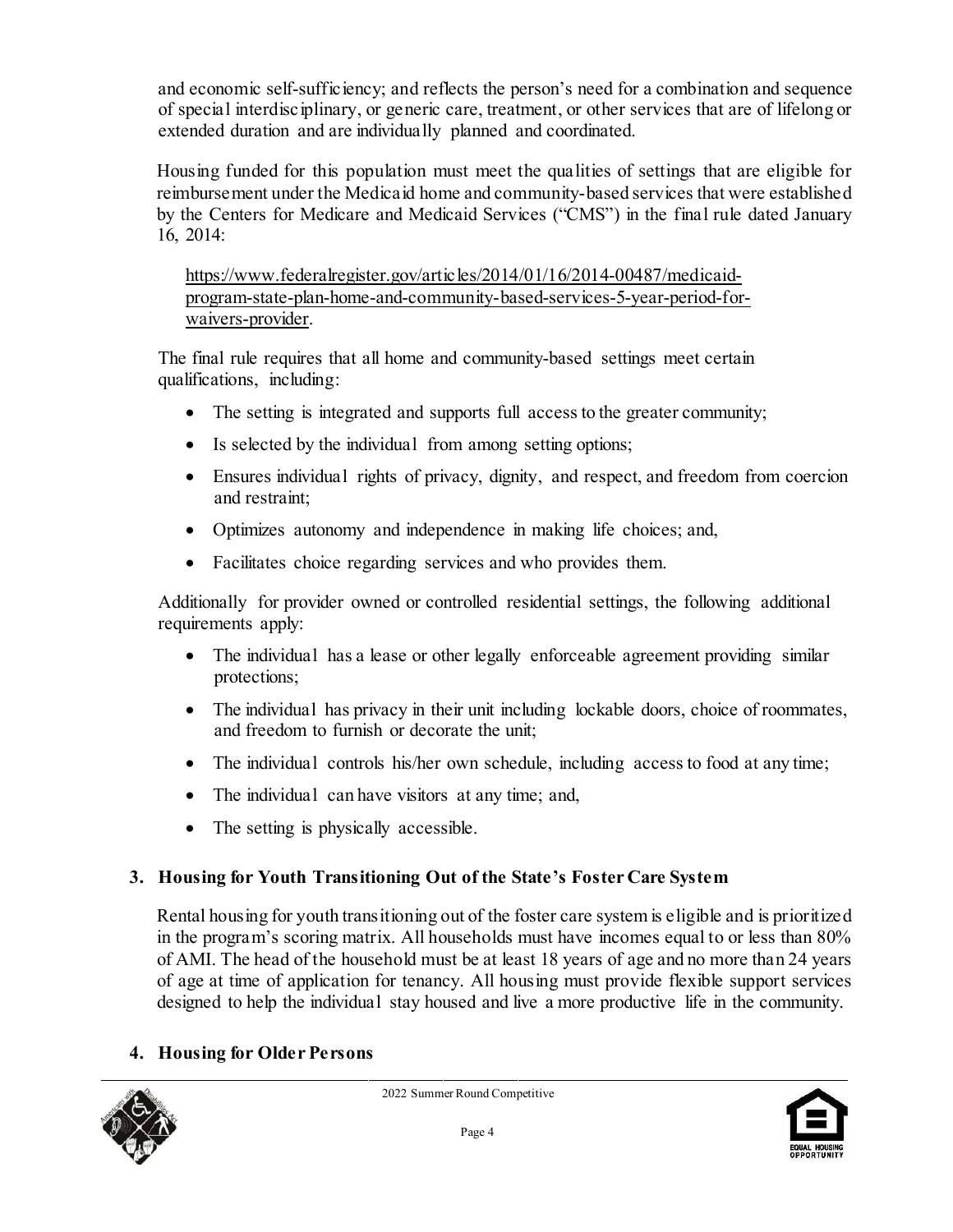Housing for Older Persons is defined as housing that meets one of the three definitions below. For THTF eligibility, all households must have incomes equal to or less than 80% of AMI. Housing for Older Persons does not include hospices, nursing homes, or convalescent facilities.

- A. Housing provided under any state or federal program that the Secretary of the U.S. Department of Housing and Urban Development ("HUD") has determined to be specifically designed and operated to assist elderly persons (as defined in the state or local program);
- B. Housing intended for and solely occupied by persons 62 years of age or older: or
- C. Housing intended and operated for occupancy by persons 55 years of age or older if allof the following requirements are met:
	- i. At least 80 percent of the units must have at least one occupant who is 55 years of age or older;
	- ii. The facility or community must publish and adhere to policies and procedures that demonstrate the intent to operate as "55 or older" housing; and
	- iii. The facility or community must comply with HUD's regulatory requirements for age verification of residents.

## **5. Housing for Ex-Offenders**

Rental housing for ex-offenders who are either homeless or at risk of homelessness and for those who are eligible for release by the Tennessee Board of Probation and Parole but who remain in custody due to having no other residential options is eligible. Housing for older person offenders who are eligible for release by the Tennessee Board of Probation and Parole but who remain in custody due to no other residential options is encouraged. Housing for exoffenders is prioritized in the program's scoring matrix.

All housing must provide support services designed to help the individual stay housed and live a more productive life in the community.

Certain ex-offenders, as described below, may not be eligible to reside in housing of this type developed with Competitive Grants. All households must have incomes equal to or less than 80% of AMI. Housing providers must abide by all TDOC rules and regulations and all State and Federal statutes and laws as applicable to the populations being served.

## **6. Housing for Veterans who are Homeless**

Rental housing set-aside for veterans who are homeless. To be eligible, an individualor family must meet one of the categories of homeless and the head of household or their spouse must meet the definition of "veteran" as defined below:



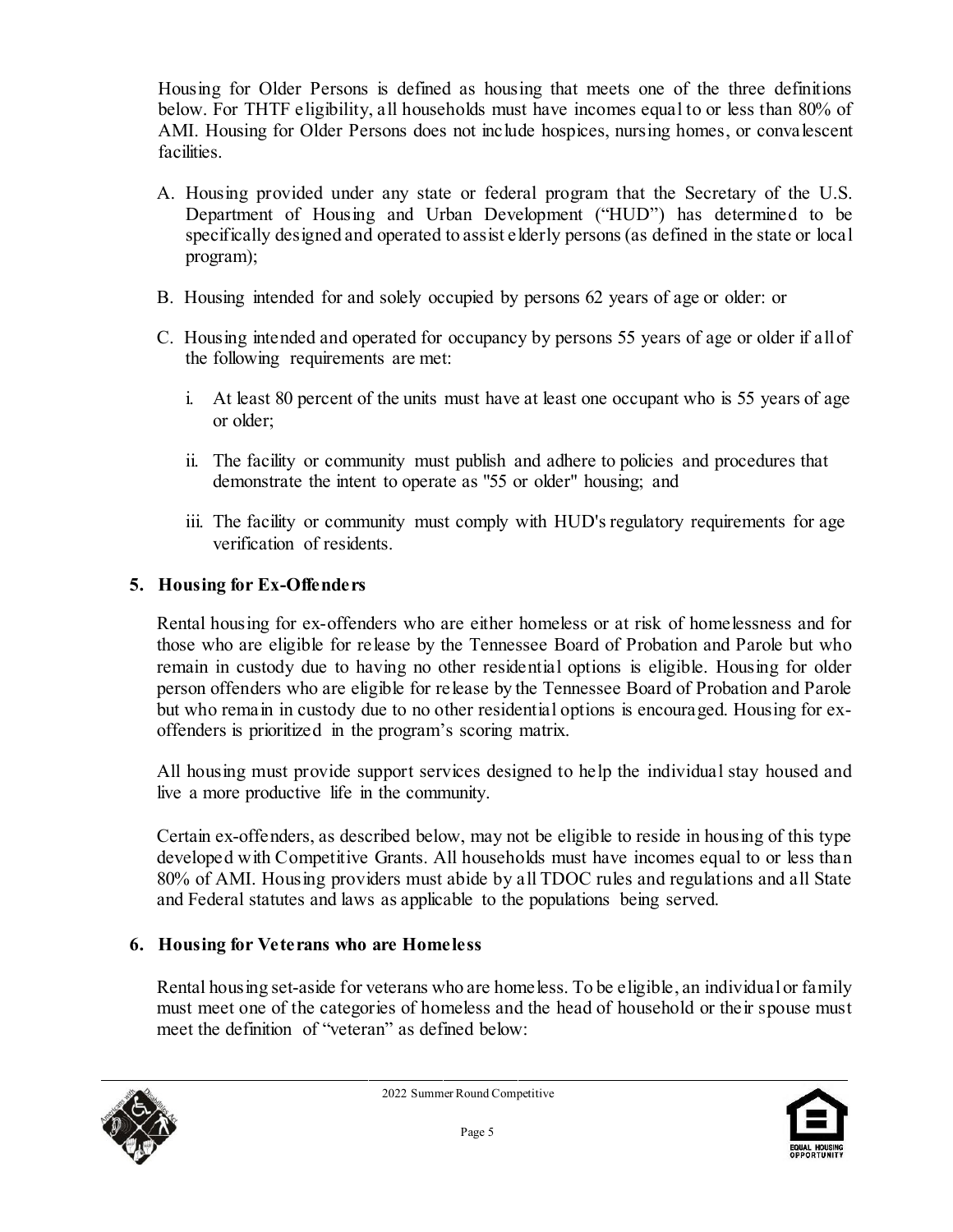• As defined by the U.S. Department of Housing and Urban Development under the Homeless Emergency Assistance and Rapid Transition to Housing Act ("HEARTH") at 24 CFR 91.5, "Homeless" includes:

*Category 1*: An individual or family who lacks a fixed, regular, and adequate nighttime residence, meaning:

- (i) An individual or family with a primary nighttime residence that is a public or private place not designed for or ordinarily used as a regular sleeping accommodation for human beings, including a car, park, abandoned building, bus or train station, airport or camping ground;
- (ii) An individual or family living in a supervised publicly or privately operated shelter designed to provide temporary living arrangements (including congregate shelters, transitional housing, and hotels and motels paid for by charitable organizations or by federal, state, or local government programs for low-income individuals); or
- (iii) An individual who is exiting an institution where he or she resided for 90 days or less and who resided in an emergency shelter or place not meant for human habitation immediately before entering that institution;

*Category 2*: An individual or family who will imminently lose their primary nighttime residence, provided that:

- (i) The primary nighttime residence will be lost within 14 days of the date of application for homeless assistance;
- (ii) No subsequent residence has been identified; and
- (iii) The individual or family lacks the resources or support networks, e.g., family friends, faith-based or other social networks, needed to obtain other permanent housing;

*Category 3*: Unaccompanied youth under 25 years of age, or families with children and youth, who do not otherwise qualify as homeless under this definition, but who:

> (i) Are defined as homeless under section 387 of the Runaway and Homeless Youth Act (42 U.S.C. 5732a), section 637 of the Head Start Act (42 U.S.C. 9832), section 41403 of the Violence Against Women Act of 1994 (42 U.S.C. 14043e-2), section 330(h) of the Public Health Service Act (42 U.S.C. 254b(h)), section 3 of the Food and Nutrition Act of 2008 (7 U.S.C. 2012), SECTION 17(b) or section 725 of the McKinney-Vento Homeless Assistance Act (42 U.S.C. 11434A);



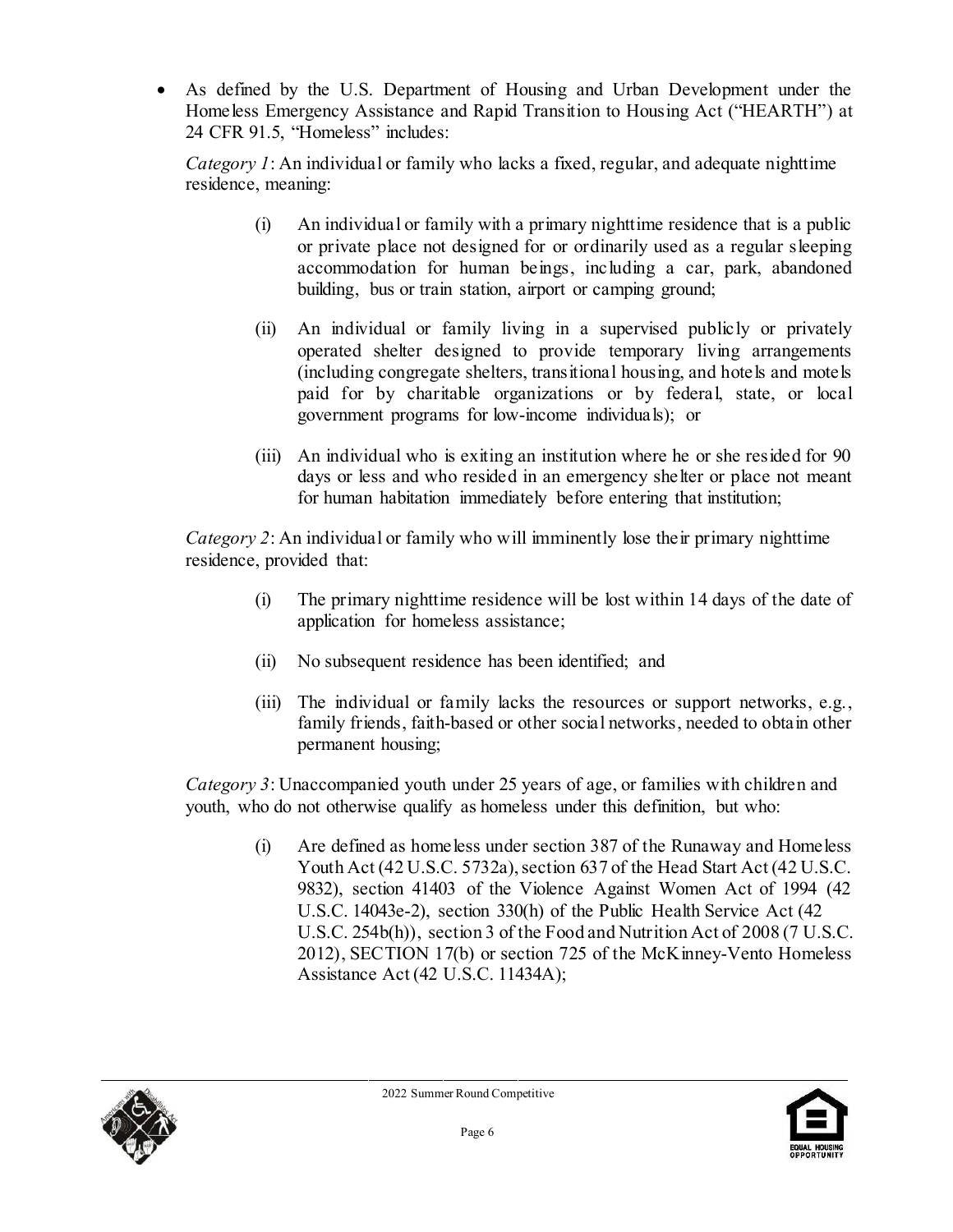- (ii) Have not had a lease, ownership interest, or occupancy agreement in permanent housing the 60 days immediately preceding the date of application for assistance;
- (iii) Have experienced persistent instability as measured by two moves or more during the 60-day period immediately preceding the date of applying for homeless assistance; and
- (iv) Can be expected to continue in such status for an extended period of time because of chronic disabilities, chronic physical health or mental health conditions, substance addiction, histories of domestic violence or childhood abuse (including neglect), the presence of a child or youth with a disability, or two or more barriers to employment, which include the lack of a high school degree or GeneralEducation Diploma ("GED"), illiteracy, low English proficiency, a history of incarceration or detention for criminal activity, and a history of unstable employment; or

*Category 4*: Any individual or family who:

- (i) Is fleeing, or is attempting to flee, domestic violence, dating violence, sexual assault, stalking, or other dangerous or life-threatening conditions that relate to violence against the individual or a family member, including a child, that has either taken place within the individual's or family's primary nighttime residence or has made the individual or family afraid to return to their primary nighttime residence;
- (ii) Has no other residence; and
- (iii) Lacks the resources or support networks, e.g., family, friends, faith-based or other social networks, to obtain other permanent housing.
- As defined by the U.S. Interagency Council on Home lessness, a "Veteran" is an adult who served on active duty in the armed forces of the United States, including persons who served on active duty from the military reserves or the National Guard.

## **D. PROHIBITED ACTIVITIES**

A Grantee may not use the Competitive Grant for any of the following:

- 1. Pledge Competitive Grant funds as support for tax-exempt borrowing by local grantees.
- 2. Provide off-site improvements or neighborhood infrastructure or public facility improvements.
- 3. Provide any portion of the THTF Competitive Grant or the required local match for administrative expenses by local governments.



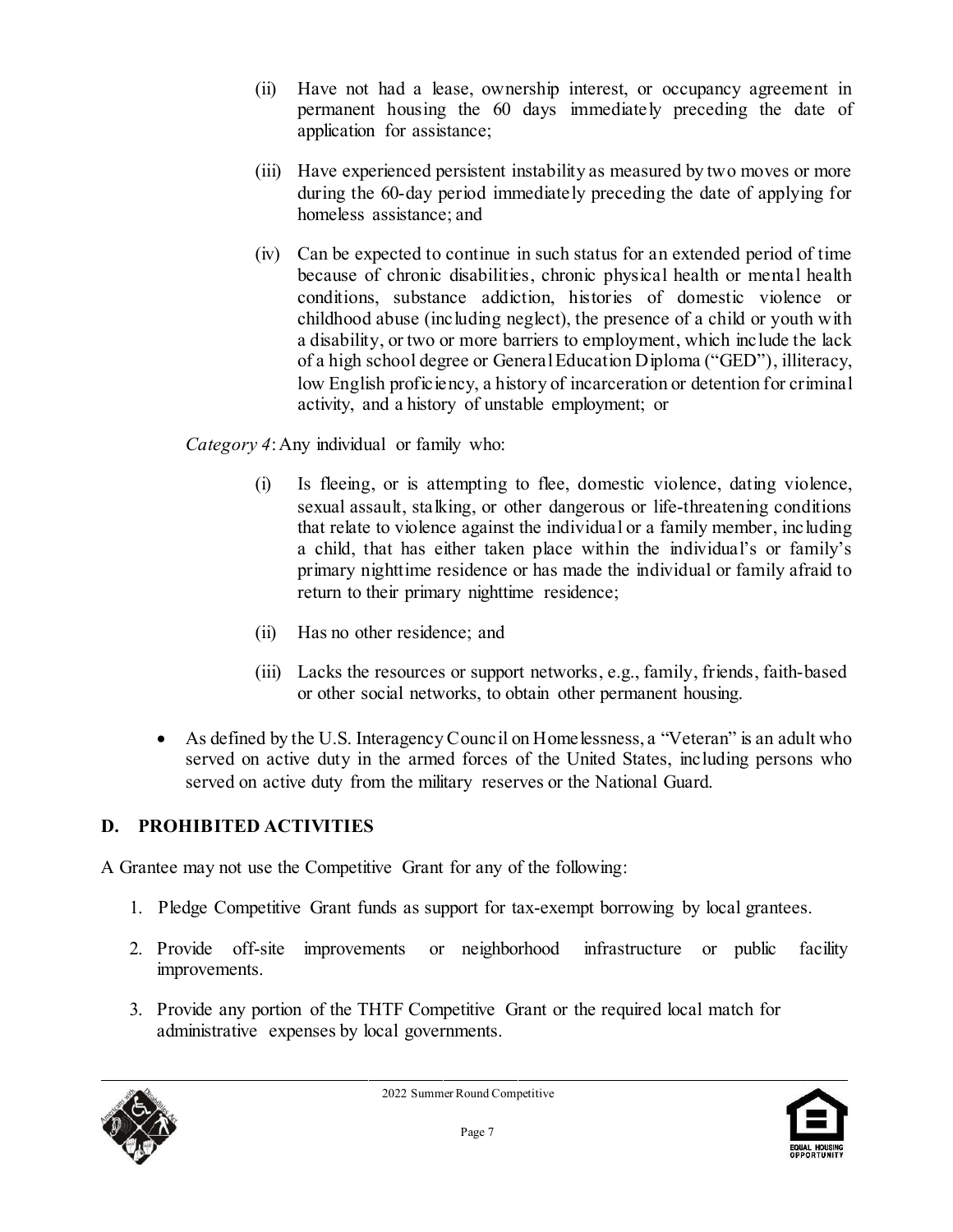- 4. Provide assistance to private, for-profit owners of rental property.
- 5. Implement homeowner rehabilitation projects.
- 6. Implement homeownership activities, including down payment assistance programs and the development of units for homeownership.
- 7. Acquire, rehabilitate or construct rental housing that is a treatment, hospice, nursing home, or convalescent facility.
- 8. Project Operating Reserves.
- 9. Cover costs incurred prior to the THTF contract start date.

# **E. MATCH**

Proposals must include a 50% match of the THTF development dollars awarded. THTF developer fees allocated to the project are not required to be matched.

Eligible Sources of Match:

- 1. Grants from other agencies.
- 2. Federal sources such as the Community Development Block Grant ("CDBG") program or USDA Rural Development.
- 3. Cash Contributions by local church groups, local agencies, or contributions by individuals.
- 4. Bank loans.
- 5. A funding pool established by a local lender for the applicant.
- 6. Supportive services provided for projects serving individuals with disabilities, homeless veterans, ex-offenders, the older persons, or youth transitioning out of the foster care system. The value of supportive services may be counted over the length of the applicable compliance period.
- 7. Rental assistance tied to the property. To be eligible, the commitment of rental assistance must extend beyond the end of the grant term. For purposes of application scoring, THDA will only count that value of rental assistance that extends beyond the grant term.
- 8. The value of property already owned by the Applicant upon which the proposed housing will be rehabilitated or constructed.
- 9. HOME grants from local participating jurisdictions to non-profit applicants.



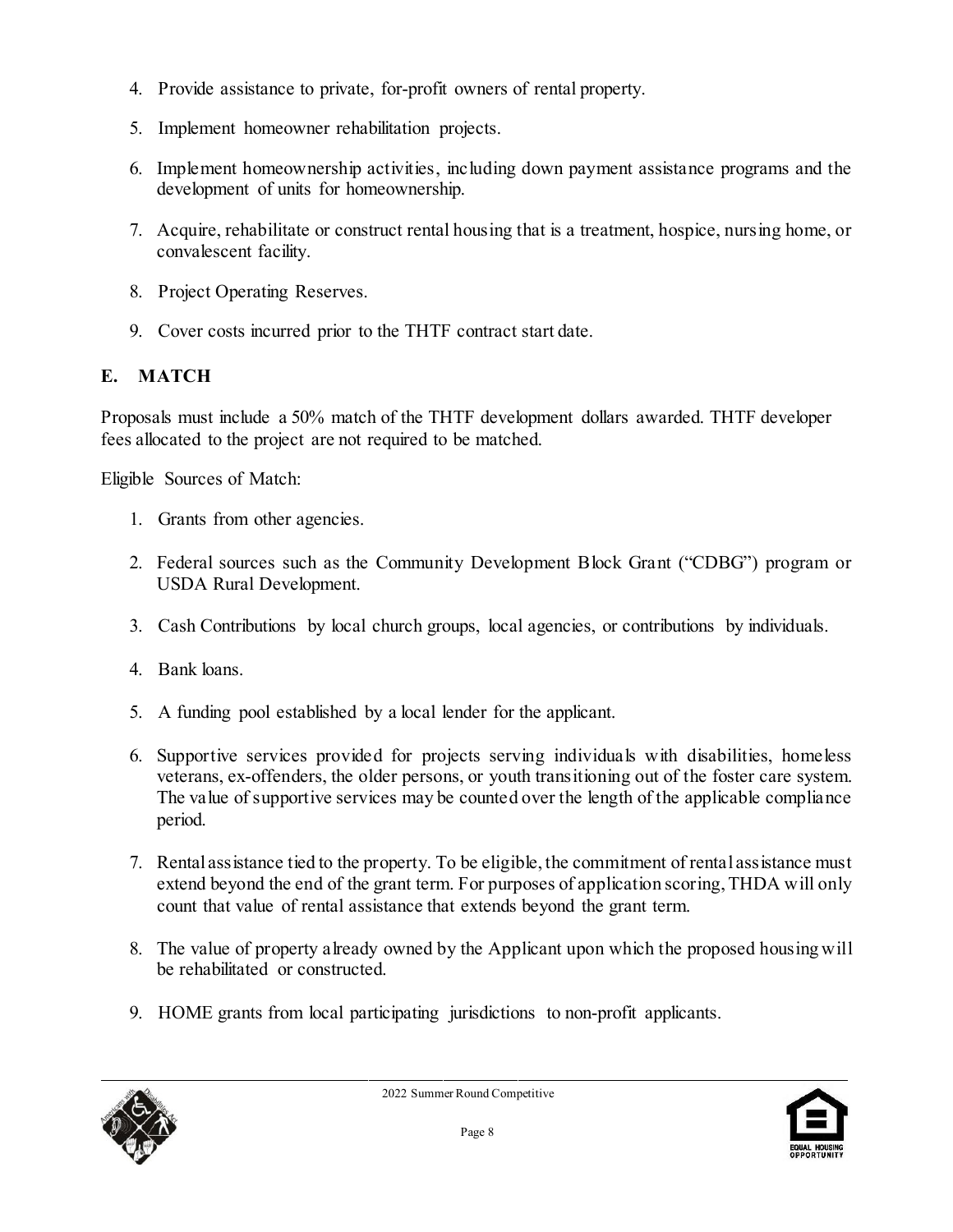Ineligible Sources of Match:

- 1. THDA program funds, including federal funding sources, made available to Applicants will not be an eligible source of the matching funds.
- 2. In-kind donations, services, or labor will not be an eligible source of matching funds.

THDA will prioritize applications with a firm match commitment, the value of which is clearly documented in the application by the entity providing the match source.

## **F. PROGRAM REQUIREMENTS**

## **1. Income Limits**

Competitive Grants for rental projects may be used to benefit *low*-, *very low- or extremely low income* households.

- A. "Low income household" means an individual or family unit whose gross annual income does not exceed 80% of the area median income, adjusted for family size;
- B. "Very low income household" means an individual or family unit whose gross annual income does not exceed 50% of the area median income, adjusted for family size.
- C. "Extremely low income household" means an individual or family unit whose gross annual income does not exceed 30% of the area median income, adjusted for family size.

The income limits apply to the incomes of the tenants, not to the owners of the property.

Grantees shall use the income limits established by the U.S. Department of Housing and Urban Development for the HOME Program and household income as defined by the Section 8 Rental Assistance Program. Current limits are in *Attachment Three: Income Limits*. The income of the household to be reported for purposes of eligibility is the sum of the annual gross income of the beneficiary, the beneficiary's spouse, and any other family member residing in the home or rental unit. Annual gross income is "anticipated" for the next 12 months, based upon current circumstances or known upcoming changes, minus certain income exclusions.

Grantees shall ensure occupancy of units for which Competitive Grants were used by low-, very low- or extremely low- income tenants during the compliance period. Tenants whose annual income increase to over 80% of the area median may remain in occupancy, but must pay no less than 30% of their adjusted monthly income for rent and utilities.

# **2. Criminal Background**

Grantees shall follow HUD regulations with regard to the provision of housing for exoffenders. HUD regulations prohibit housing assistance to the following groups of exoffenders:



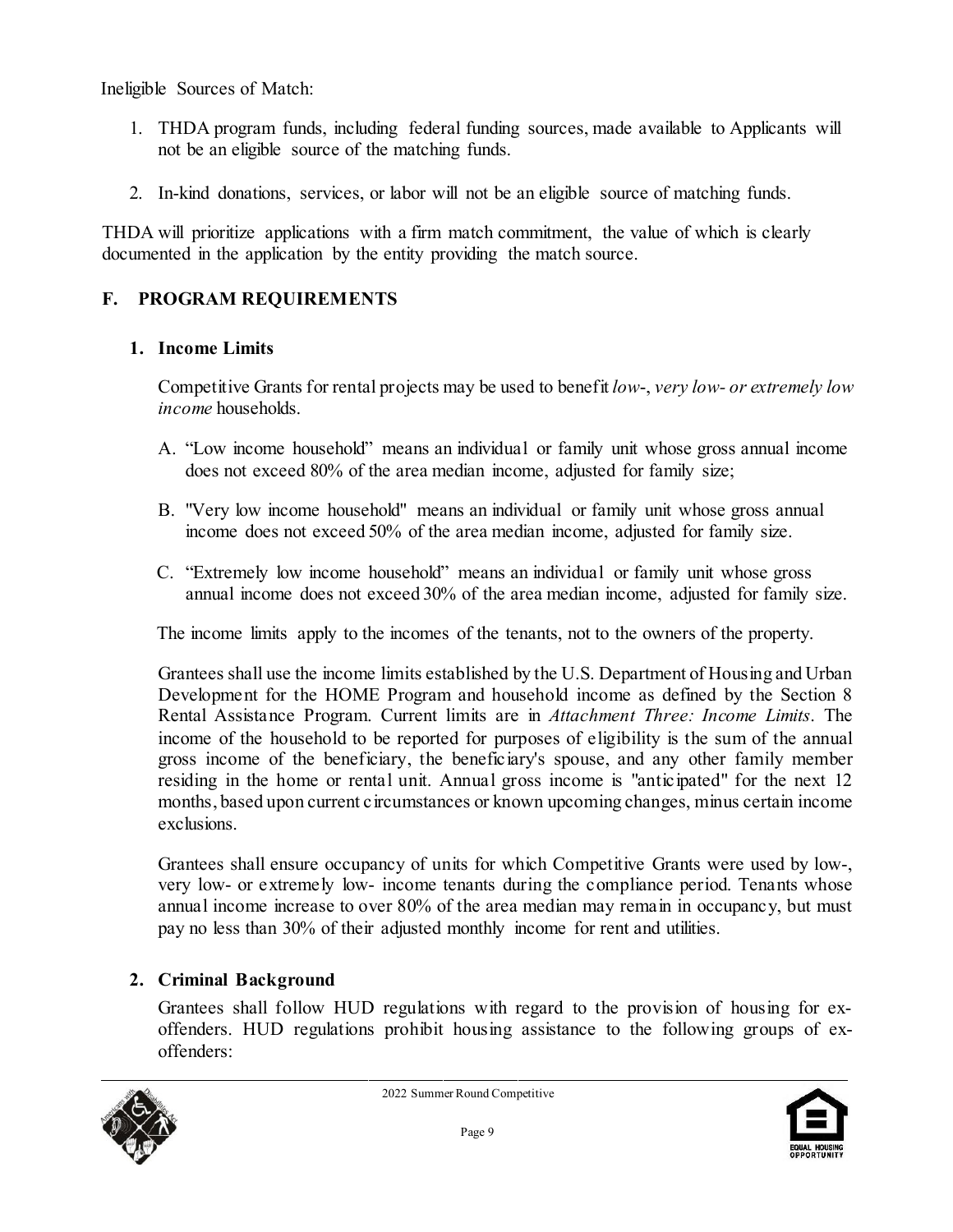- A. Ex-offenders who have been evicted from federally assisted housing for drug-related criminal activity with an effective date of eviction within the last three (3) yearperiod.
- B. An ex-offender household that includes a member who has ever been convicted of a drugrelated criminal activity involving the manufacturing or production of methamphetamines on the premises of federally assisted housing.
- C. An ex-offender household that includes a member who is subject to a lifetime registration requirement under a state sex offender registry program.

## **3. Compliance Period**

All rental housing projects for which Competitive Grants funds are used shall have a compliance period beginning on the date of issuance of the certificate of occupancy for the final building within the project. If a certificate of occupancy is not issued, the compliance period will begin on the date of recordation of the notice of completion for the project. Prior to drawing downCompetitive Grants funds, Grantees shallsign a grant note, deed of trust and restrictive covenant to enforce the compliance period. The Competitive Grant is forgiven at the end of the compliance period if full compliance was achieved throughout the compliance period.

The length of the compliance period will be determined based on the amount of Competitive Grants funds invested per unit:

| <b>Average Per Unit HTF</b><br><b>Competitive Grants Investment</b> | <b>Compliance Period</b> |
|---------------------------------------------------------------------|--------------------------|
| $<$ \$15,000                                                        | 5 Years                  |
| $$15,000 - $40,000$                                                 | 10 Years                 |
| $>$ \$40,000                                                        | 15 Years                 |

## **4. Property Standards**

Property standards must be met when Competitive Grants funds are used for a project. Any rental units constructed or rehabilitated with Competitive Grants funds must meet THDA Design Standards for New Construction or Rehabilitation, as applicable. Additionally, all housing must meet all applicable local codes, rehabilitation standards, and zoning ordinances at the time of project completion.

In the absence of local codes, new construction of multi-family apartments of 3 or more units must meet the State-adopted edition of the International Building Code; new construction of single-family rental units or duplexes must meet the State-adopted edition of the International Residential Code for One- and Two-Family Dwellings; and rehabilitation of existing rental units must meet the State-adopted edition of the International Existing Building Code.

All contractors performing work on THTF assisted units must be appropriately licensed for the type of work being performed.



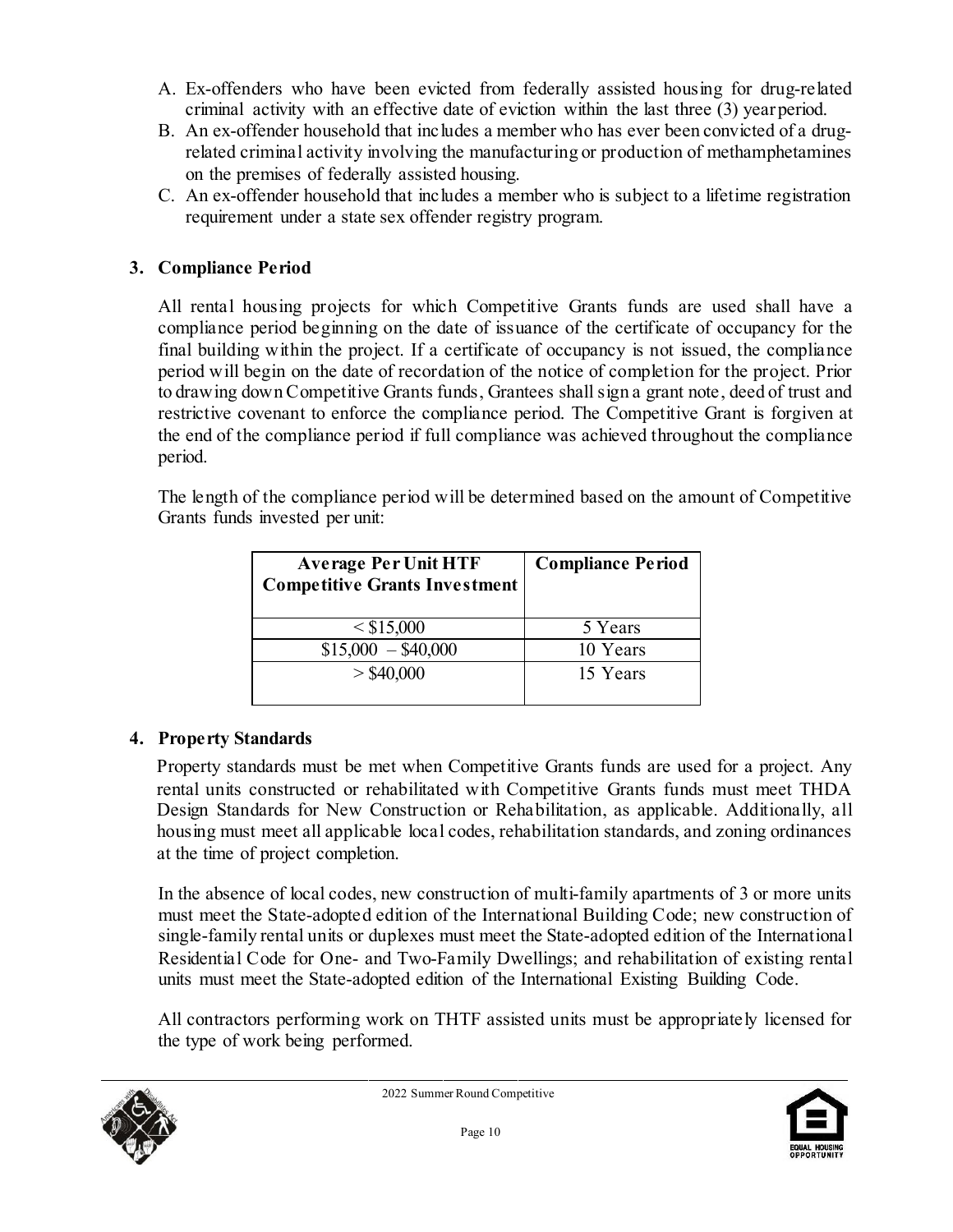Following project completion, all properties assisted with Competitive Grant funds must meet Housing Quality Standards throughout the compliance period.

*Energy Code*. New construction projects must also meet the current edition of the International Energy Conservation Code.

*Visitability.* Additional points will be awarded to Applicants proposing single-family rentalor multi-family new construction projects that include design features to make the units visitable by individuals with physical disabilities. These options include a step-free entrance, free passage of 32-36" for interior/exterior doorways, and easy use by individuals confined to a wheelchair. Further information about visitability may be found at www.visitability.org.

*Universal Design.* Additional points will be awarded to applications that incorporate features that meet the needs of the greatest number of residents within a community. Universal design differs from accessible design, which is primarily intended to meet the needs of persons with disabilities. Universal design, however, is inclusive of adaptable design as universal design incorporates structural features that will allow a residence to be adapted to an individual's current or future needs. Universal design features include, but are not limited to:

- Stepless entrances
- Minimum 5' x 5' level clear space inside and outside entry door
- Broad blocking in walls around toilet, tub and shower for future placement of grab bars
- Full-extension, pull out drawers, shelves, and racks in base cabinets in the kitchen
- Front mounted controls on all appliances
- Lever door handles
- Loop handle pulls on drawers and cabinet doors

More information on Universal Design may be found at The Center for Universal Design at North Carolina State University: [http://www.ncsu.edu/ncsu/design/cud/index.htm.](http://www.ncsu.edu/ncsu/design/cud/index.htm)

*Building Permits.* Building permits must be pulled on all new construction and rehabilitation projects as required by the state or local jurisdiction, including building, mechanical, plumbing, and or electrical permits.

*Inspections.* All rehabilitation or new construction work must be inspected by a licensed inspector based on the rules applicable for the local jurisdiction in which the units are located. Licensed inspectors are certified by the Tennessee Department of Commerce and Insurance – State Fire Marshal's Office.

If a building permit is issued by a local jurisdiction or the state, inspection by a state certified inspector of that jurisdiction is required. If the work is exempted by the state or local code and a permit is not required, then a qualified inspector may be used.



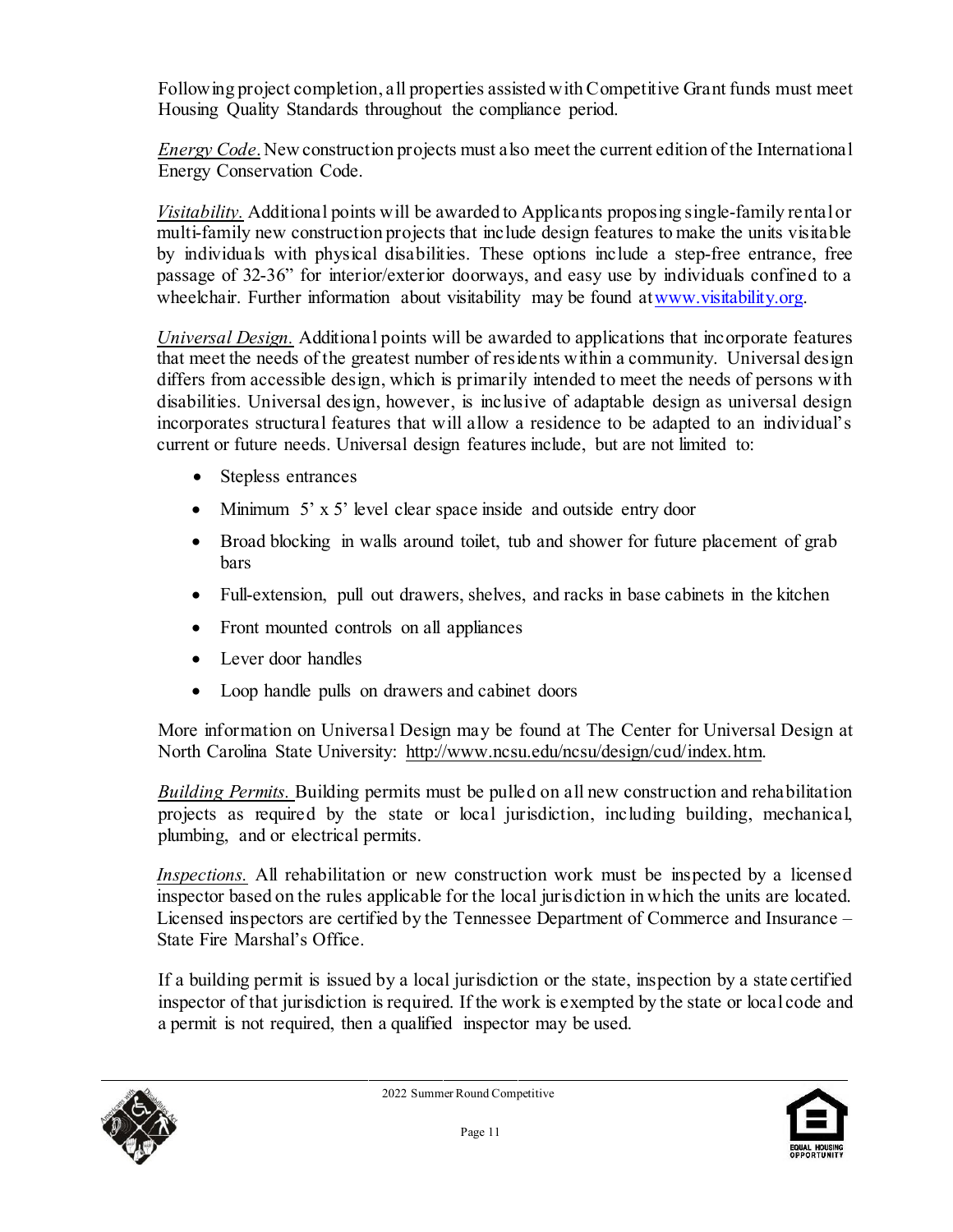A "qualified inspector" is defined as an individual with credentials appropriate for the type of work being performed, such as inspectors licensed by the State of Tennessee as Building, Mechanical, Plumbing, or Electrical Inspectors. For activities in which a building permit is not issued, a qualified inspector may include home inspectors as appropriate for the work performed; individuals certified by a national organization such as the International Code Council, the National Fire Protection Association, or the Standard Building Code Congress as a Housing Inspector. Other qualifications may be accepted on a case-by-case basis, and require THDA approval before the inspector may perform inspections.

## **5. Rent Levels**

Every rental unit assisted with Competitive Grant funds is subject to rent controls designed to make sure that rents are affordable to low-, very low- or extremely low-income households. The maximum rents used for Competitive Grants are the *High HOME rents.* The tenant portion of rent in *any* rental property assisted with Competitive Grants funds may not exceed 30% of gross monthly income. See *Attachment Four: HOME ProgramRents*.

Rents are controlled for the length of the compliance period, and are determined on an annual basis by HUD. The published rents include utilities. *The cost of utilities paid by tenants must be subtracted (using applicable utility allowances) from the published HOME rents to determine the maximum allowable rents.*

Each Grantee should be aware of the market conditions of the area in which the project is located. The High HOME rents are maximum rents which can be charged. Each project should show market feasibility not based upon the High HOME rents, but rather upon area housing markets and THTF occupancy requirements, which require occupancy by low-, verylow-, or extremely low-income tenants. Rents shall not exceed the published High HOME rents, adjusted for utility arrangements and bedroom size. However, because these rents must also be attractive to *low-, very low-, or extremely low- income* tenants, actual rents may be lower than the High HOME rents to keep within 30% of the tenant's monthly income. Programs should be designed so they take into consideration the market feasibility of projects funded.

A Competitive Grant may assist with the development of a group home, a housing unit that is occupied by two or more single persons or families. A group home consists of common space and/or facilities for group use by the occupants and, except in the case of a shared onebedroom unit, a separate private space for each individual or family. Group homes often house older persons or persons with disabilities who require accompanying supportive services. The calculation of the applicable rent and tenant contributions must follow the following requirements:

• A THTF-assisted group home is treated as a single THTF-assisted housing unit with multiple bedrooms. The THTF rent limit for a group home is the HUD-published Fair Market Rent ("FMR") rent limit for the total number of bedrooms in the group home.



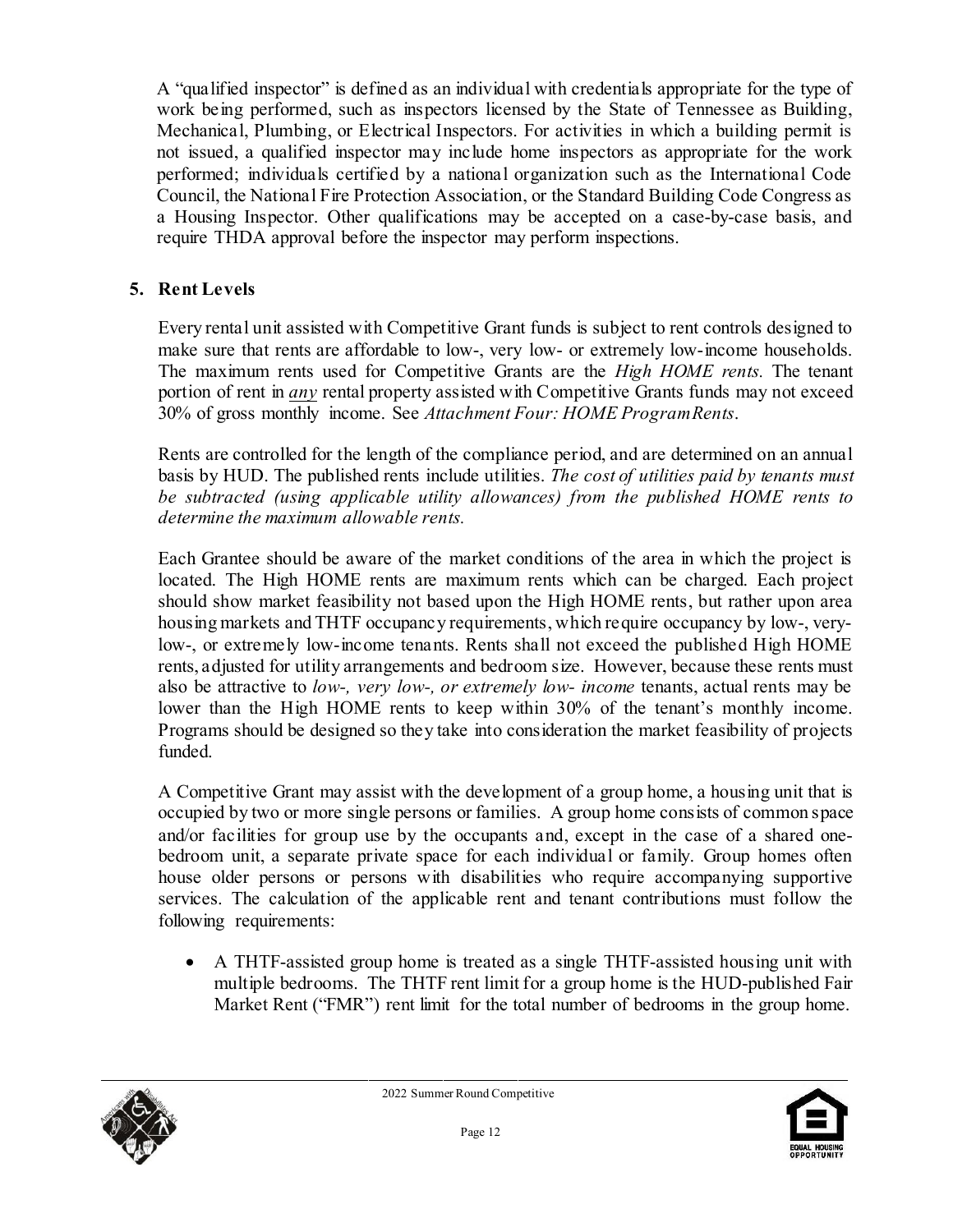- However, the bedrooms of live-in supportive service providers or other non-client staff are not included when calculating the total number of bedrooms for the purpose of establishing the rent. For example, if one bedroom in a four-bedroomhome is occupied by a service provider, the maximum rent for the group home is the HUD-published FMR Limit for a three-bedroom unit.
- The HUD-published FMR Limit is the maximum combined rent that can be charged to all income eligible tenants residing in the group home. Each tenant pays a pro-rata share of the total rent.
- When group home tenants pay directly for utilities, the utility allowance must be subtracted from the HUD-published FMR limit in order to determine the maximum combined rent that can be charged to all tenants.
- Group homes frequently include food and/or other supportive services to its residents. Group home rents may not include food costs or the costs of supportive services. Costs for such services must be billed as separate charges. For group home units that are developed for persons with disabilities, disability-related services must be nonmandatory and the resident must have the option to choose the service provider. The lease must also state whether the fee-based services are optional or mandatory and must identify the amount of the additionalfees or surcharges separately from the basic THTF rent for each tenant. The applicable State agency must approve in writing the costs of food and supportive services to be provided.

A Competitive Grant may assist with the development of Single Room Occupancy ("SRO") housing, which consists of a single room dwelling unit that is the primary residence of a single occupant. The unit may or may not have food preparation and sanitary facilities. Rents for SRO units are based on the HUD Fair Market Rent or the HUD High HOME rent depending on the characterization of the unit as described below.

| IF THE SRO HOUSING IS                                                                                                         | THEN                                                                                                                                                                                                                     |
|-------------------------------------------------------------------------------------------------------------------------------|--------------------------------------------------------------------------------------------------------------------------------------------------------------------------------------------------------------------------|
| A unit with <i>neither</i> food preparation nor sanitary facilities,<br>or with one (food preparation or sanitary facilities) | The THTF rent may not exceed 75% of the HUD-<br>published FMR limit for a 0-bedroom (efficiency) unit.                                                                                                                   |
| A unit with <i>both</i> food preparation and sanitary facilities                                                              | The THTF rent cannot exceed the HUD published High<br>HOME rent limit for a 0-bedroom unit.                                                                                                                              |
| A unit that receives state or Federal <i>project-based</i> rental<br>assistance and is occupied by a very low income tenant   | The THTF rent can be the applicable State or Federal<br>project-based rent, as long as it is occupied by a very<br>low income tenant who does not pay more than 30% of<br>the family's monthly adjusted income for rent. |

The calculation of the applicable rent and tenant contributions must adhere to the following requirements:



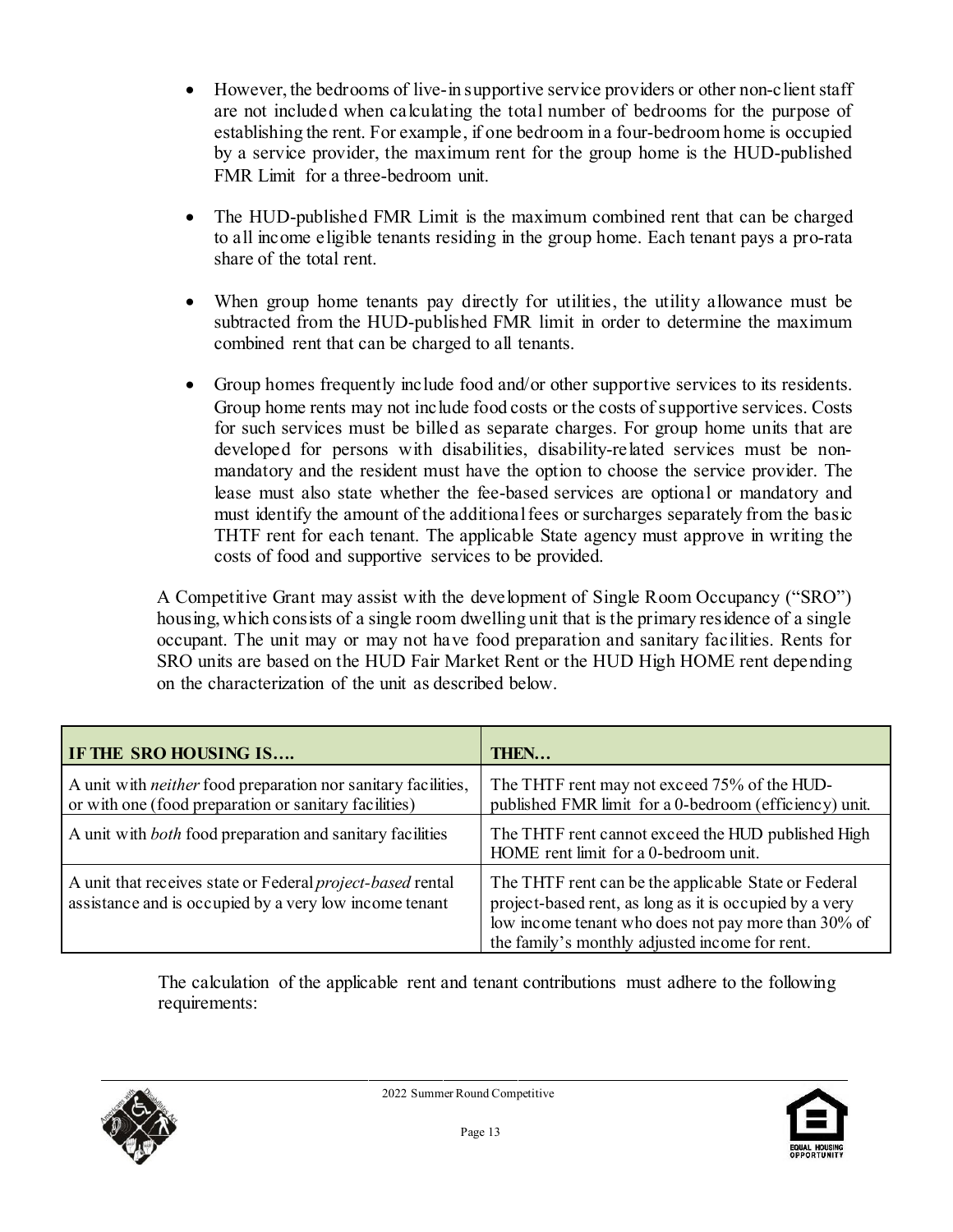- Utility costs are included in the maximum published HOME or FMR SRO rent. If SRO tenants pay directly for utilities, the utility allowance must be subtracted from the HUD-published HOME rent limit or FMR limit in order to determine the maximum rent that can be charged for the SRO unit.
- SRO units may not include food costs or the costs of any supportive services. Costs for such services must be billed as separate charges. For SRO units that are developed for persons with disabilities, disability-related services must be non-mandatory and the resident must have the option to choose the service provider.
- Each SRO tenant's lease must clearly state whether the fee-based services are optional or required and must also identify the amount of additional fees or surcharges separately from the basic THTF rent for each tenant. The applicable State agency must approve in writing the costs of food and supportive services to be provided.

## **6. Grantee's On-Going Obligations For Rental Property**

During the compliance period, a Grantee shall:

- A. Conduct initial and annual income certification of tenants;
- B. Adhere to the THTF rent limits;
- C. Comply with THDA Property Standards;
- D. Comply with fair housing and affirmative marketing requirements;
- E. Report to THDA as THDA may require; and
- F. Take other actions as THDA may require.

## **G. PROCUREMENT**

It is important to keep the solicitation of bids for goods and services, materials, supplies and/or equipment open and competitive. Grantees shall develop and follow their procurement policies. At a minimum, there must be an established selection procedure. Grantees shall obtain at least three bids, and the purchase should be made from the lowest or best bidder. There must be a written rationale for selecting the successful bid or proposal.

## **H. MARKETING REQUIREMENTS**

One goal of Competitive Grants is to raise the profile of affordable housing at the local, state and federal level, and to demonstrate that decent housing impacts all facets of community development. Each Grantee shall implement marketing and public relations plans to accentuate the achievements of the program. THDA's Communications Division will assist in the development of these plans. Grantees shall submit data and beneficiary stories to THDA as may be required by THDA.

# **I. FAIR HOUSING AND EQUAL OPPORTUNITY**



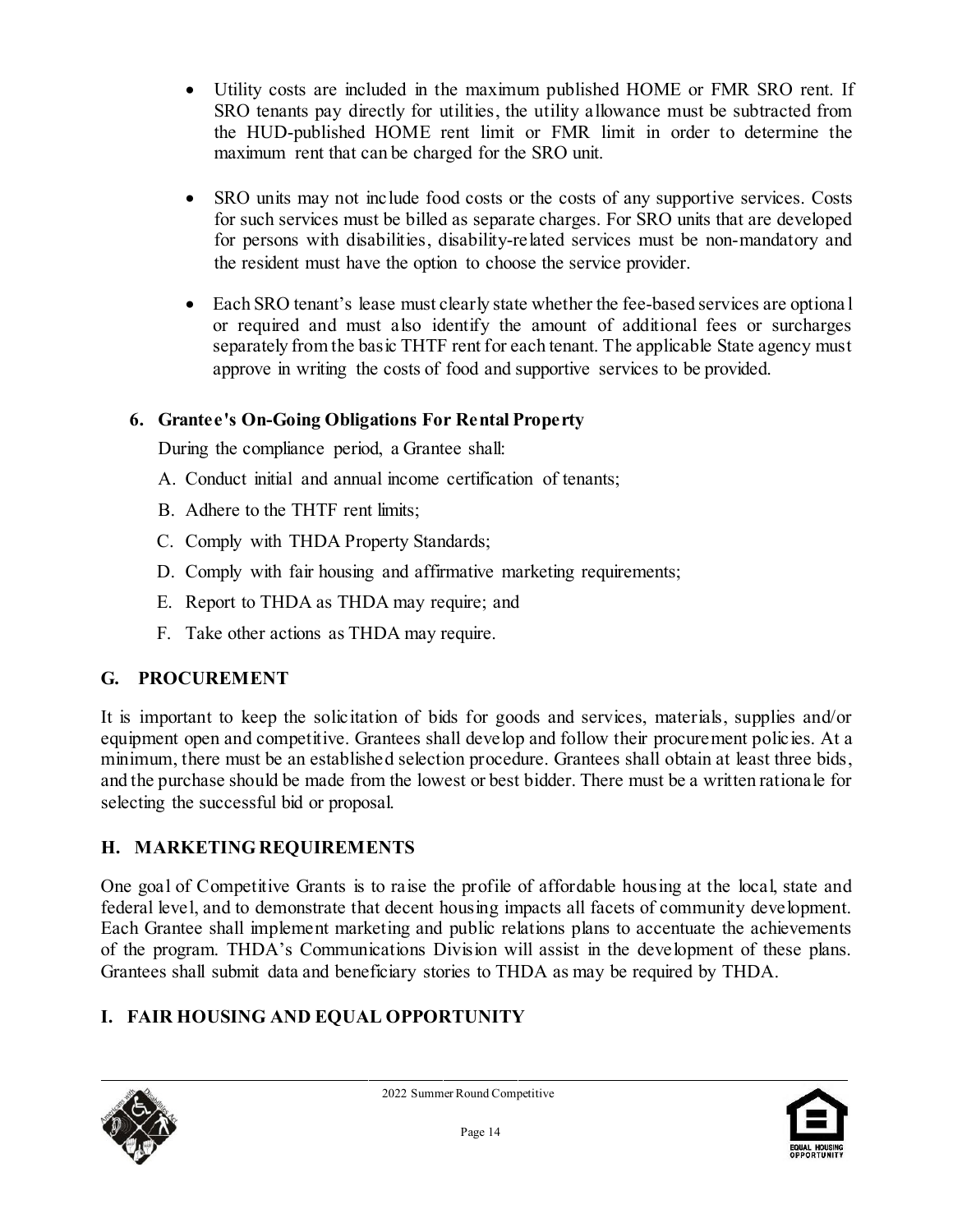Each Grantee receiving a Competitive Grant shall comply with both state and federal laws regarding fair housing and equal opportunity ("FHEO"). FHEO requirements have been developed to protect individuals and groups against discrimination on the basis of: race, color, national origin, religion, age, disability, familial status, or sex.

In particular, owners and program administrators will need to be aware of discrimination issues with regard to: housing opportunities; employment opportunities; business opportunities; and benefits resulting from activities funded in full or in part by a Competitive Grant.

Each Grantee shall establish and follow procedures to inform the public and potential tenants of FHEO and the Grantee's affirmative marketing program. Grantees shall establish and follow procedures by which Grantees willsolicit applications from potential tenants. Grantees shall maintain records of efforts to affirmatively market rental units. Grantees shall provide evidence of all of the above at the request of THDA.

# **J. TN HOUSING SEARCH.ORG**

Beginning at the start of initial lease-up through the end of the compliance period, all Grantees shall list units available for occupancy on TNHousingSearch.org or any subsequent affordable rental housing locator system sponsored by THDA and, as permitted by the locator system for the type of housing funded.

# **K. DEVELOPER FEE REQUIREMENTS**

Applicants may request a developer fee equalto or less than 7.0% of total the totalCompetitive Grants request less any costs associated with the developer fee, acquisition, and permanent financing. If the applicant proposes other funds for the project, the total developer fee earned for the project may not exceed 15% of the totaldevelopment cost less any costs associated with the developer fee, acquisition, and permanent financing.

The developer fee may be requested in equal percentages along with project funds until 75% of the grant has been expended. The final 25% of the developer fee may not be requested until project development is complete, with all applicable certificates of occupancy or inspection reports issued and all required documentation submitted to THDA.

No administrative funds will be provided under this program description.

# **L. APPLICATION AND EVALUATION PROCEDURE**

Applications for Competitive Grants should be limited only by imagination, availability of matching funds, availability of support services, and a demonstrated need for the proposed project in a given area.

Proposals for funding in the FY 2022 Summer Round are limited to a maximum of \$500,000.00. There is no minimum grant amount. THDA expects that the combination of Competitive Grant funds and the required matching funds will be sufficient to allow the proposed project to be completed in a timely manner.



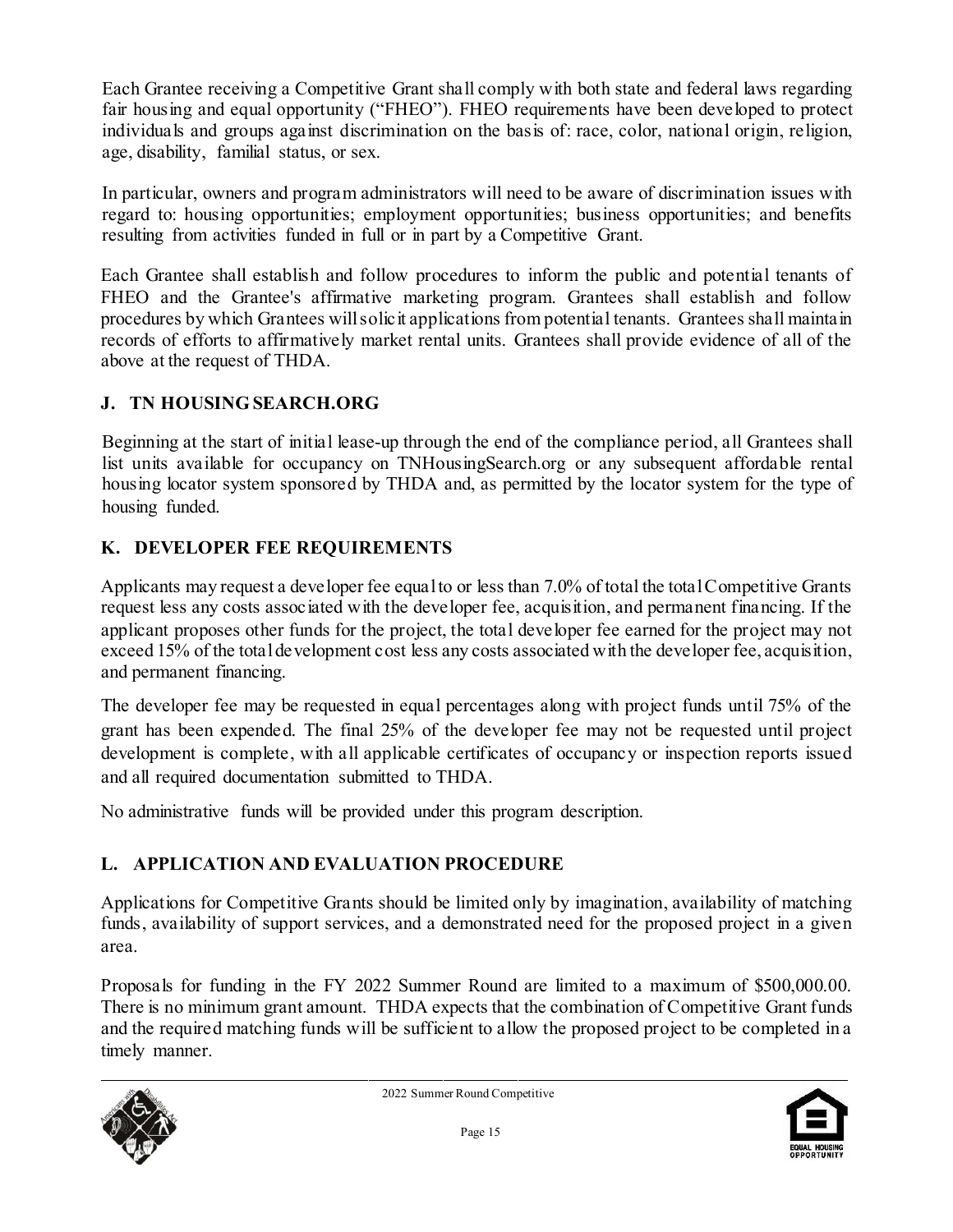Proposals that address the housing needs of very low or extremely low income households, including youth transitioning from foster care, homeless veterans, and ex-offenders, especially older person offenders who are eligible for release by the Tennessee Board of Probation and Parole but who remain in custody due to no other residential options and who meet other requirements specified in the Program Description, will receive additional points in the scoring matrix. Proposals with an identified, firm commitment for the matching funds are preferred and those proposals with a firm commitment for match resources which exceeds the 50% requirement will be highly preferred.

Additionally, applications with projects located in designated rural areas of Tennessee or located in the 11 distressed counties, as designated by executive order by Governor Bill Lee, will receive extra points on the scoring matrix.

For this Program Description, rural counties are defined as all Tennessee counties except the following: Anderson, Blount, Bradley, Carter, Coffee, Davidson, Dyer, Gibson, Hamilton, Hamblen, Haywood, Knox, Loudon, Madison, Maury, Montgomery, Putnam, Roane, Rutherford, Shelby, Sumner, Unicoi, Williamson, and Wilson.

The 11 designated distressed counties are: Lake, Lauderdale, Hardeman, Perry, Clay, Grundy, Van Buren, Bledsoe, Scott, Hancock, and Cocke.

THDA will evaluate each application to determine if the proposal meets program criteria, including, without limitation, submission of a complete application, proposal of an eligible activity serving eligible populations, proposal of a project that is ready to get underway except for the gap in financing to be provided by the Competitive Grant, and proposal of a project that, in the opinion of THDA, in its sole discretion, is physically, financially and administratively feasible.

Applications will not be considered if the following threshold items are not submitted to THDA by the application due date:

- Application signed by the Chief Executive of the organization or the President/Chairman of the Board of Directors.
- Copy of the latest audit or audited financial statement of the organization. Audit period covered must be within 12 months of the application due date.
- Copy of a current resolution by the Board of Directors or governing body approving the submission of the application under the 2022 Summer Tennessee Housing Trust Fund Competitive Grants Program Description.
- If a non-profit organization, a Certificate of Existence or Certificate of Authorization from the Tennessee Secretary of State, as applicable, dated within 30 days of the application due date. If the non-profit organization is organized in a state other than Tennessee, a Certificate of Existence from the Secretary of State in which the organization was organized must also be submitted.
- If a nonprofit organization, documentation of an IRS designation under Section 501(c) 3 or Section 501(c)4 of the federal tax code.
- If a nonprofit organization, copy of the Charter and By-laws of the organization.



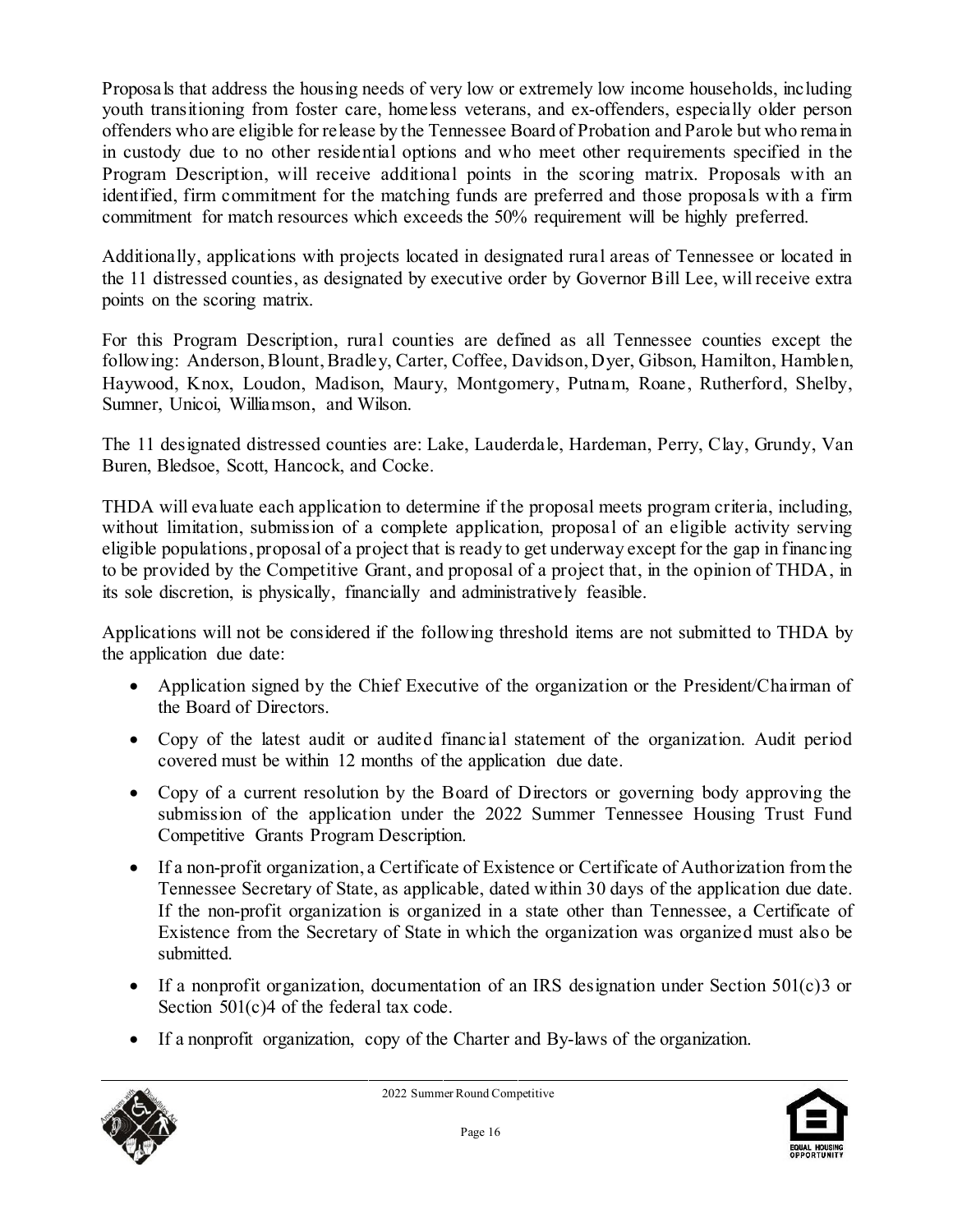Additionally, all nonprofit organizations must upload through THDA's Participant Information Management System ("PIMS") those organizational documents required to be uploaded through PIMS. Copies of organizational documents that are required to be submitted through PIMS, but are submitted through another means, will not be considered.

Additionally, as a threshold requirement, organizations seeking funding for transitional housing targeted to ex-offenders shall demonstrate approval and good standing with the Tennessee Department of Corrections ("TDOC") as of the application due date. All such organizations shall be listed on TDOC's List of Approved Transitional Housing Providers.

As a threshold requirement for consideration, applications from organizations seeking Competitive Grants to provide permanent or transitional rental housing for ex-offenders shall provide a copy of the policies and procedures guiding the operation of their program and a copy of the program's application for tenancy.

A Review Committee willscore and rank all applications meeting the threshold criteria, as determined by the Review Committee in its sole discretion. Applications will be ranked in descending numerical order based on the categories in the THTF Competitive Grant Matrix.

Applications meeting the threshold requirements will be scored and ranked by Grand Division, as defined in Tennessee Code Annotated Title 4, Chapter 1, Part 2, in descending numerical order based on the scoring matrix.

- a) THDA will first select the highest scoring application from each Grand Division of Tennessee.
- b) If additional funding is available,THDA will combine all remaining applications into a single ranking by score. THDA will award funding starting with the highest score to lowest score until all funds are allocated or the amount of funds available is less than the need for the next highest scoring application.
- c) Given the limited funding available statewide and in order to distribute THTF Competitive Grants funding across Tennessee,THDA reserves the right to limit funding to only one award per county.

In the event of a tie score, THDA first will select the application with the highest total Innovation score. Then, if a tie still remains, the highest total Need score. If a tie still remains, THDA will prioritize funding for the application with the greatest number of THTF funded units as the final determinant.

Applicants must receive a minimum score of 60 to be considered for funding.

The Review Committee will present its recommendations to the Executive Director for determination of awards.



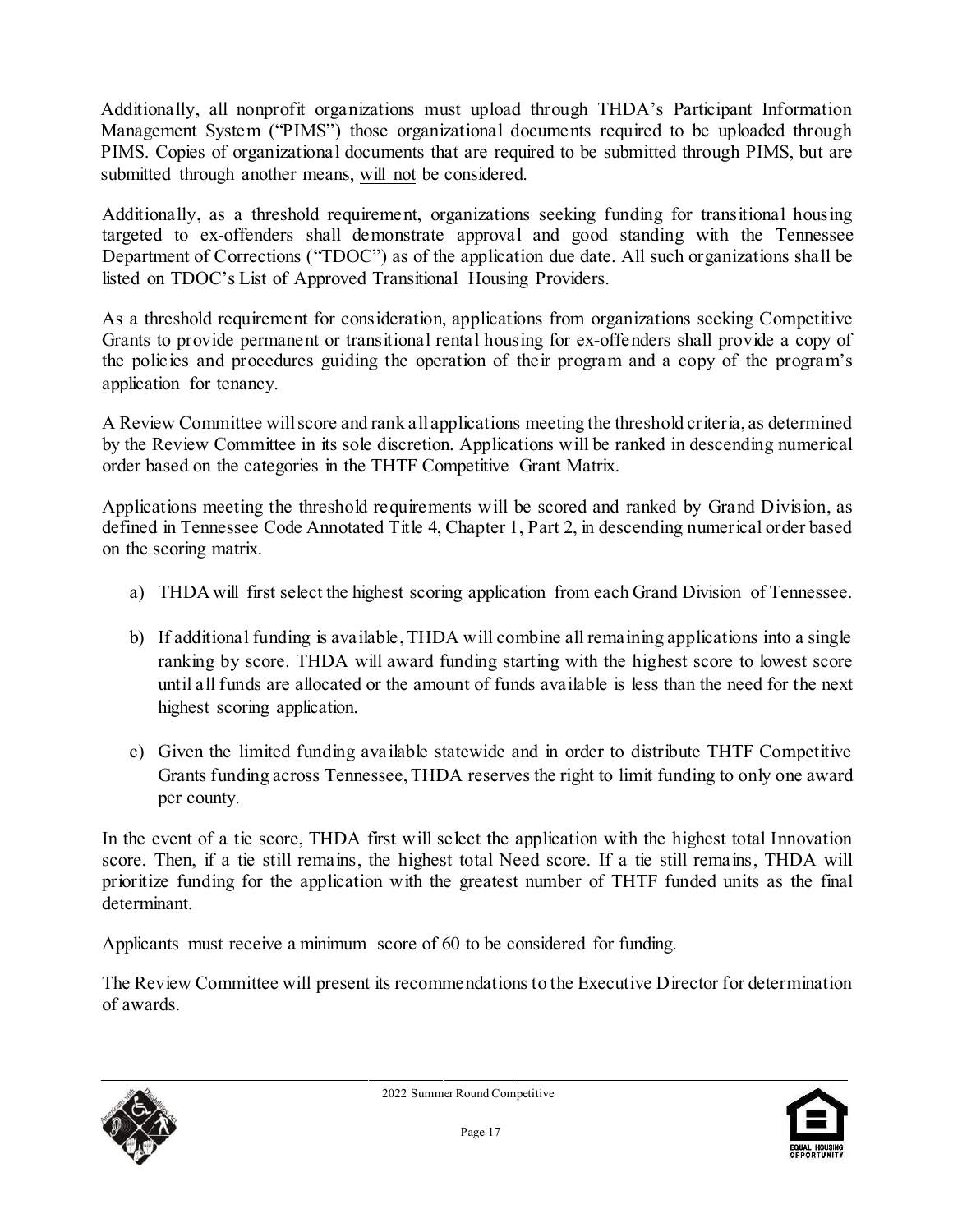## **THTF COMPETITIVEGRANT MATRIX Up to 100 Points**

#### **1. CAPABILITY Up to 70 points**

- The program design is complete, and all necessary Up to 35 points components are identified in the application.
	- o The proposal demonstrates adherence to program guidelines, is well designed for the targeted population, and demonstrates an effective use of THDA resources.
	- Sites have been identified and the applicant has site control of the parcel(s) on which the housing will be developed or the applicant can demonstrate a consistent and successful history for securing ownership control of property in each of the past five consecutive years that is either (1) at least double the number of single family units proposed in this THTF application or (2) if multifamily housing is proposed, at least double the number of sites proposed for acquisition in this THTF application.
	- o The project is physically, administratively, and financially feasible with sufficient revenue for the on-going operation of the housing during the compliance period.
	- o The feasibility worksheet is complete, correct, and demonstrates a need for a Competitive Grant.
	- o The proposed rents charged to tenants are reasonable given the income of the targeted population or rental assistance is committed to lower the contribution of the tenant toward rent and utilities.
	- o If new construction, the housing will include design features that meet Universal Design standards, Visitability standards, and Energy code standards.
	- o For projects targeting special populations, including individuals with disabilities, homeless veterans, or youth aging out of foster care, a firm commitment for the delivery of supportive services is in place.
	- o For projects targeting ex-offenders, a plan for the screening of ex-offenders and a plan for the provision and funding of support services are in place.
	- o For projects targeting individuals with disabilities, the proposed housing meets the goals of the Final Rule for the qualities of settings that are eligible for reimbursement under the Medicaid home and community-based services that have been established by the Centers for Medicare and Medicaid Services (CMS) on January 16, 2014. Point deductions will be assessed if the CMS qualities of settings are not met based on THDA's sole determination.
	- o The applicant demonstrates the likelihood and feasibility to secure matching funds. Firm commitment letters are included in the application.
- The Applicant demonstrates sufficient capacity to Up to 35 points successfully carry out the proposed project.
	- The Applicant and its staff have experience in providing housing to the targeted population.
	- The Applicant and its staff have a demonstrated capacity to manage rental housing.



Page 18

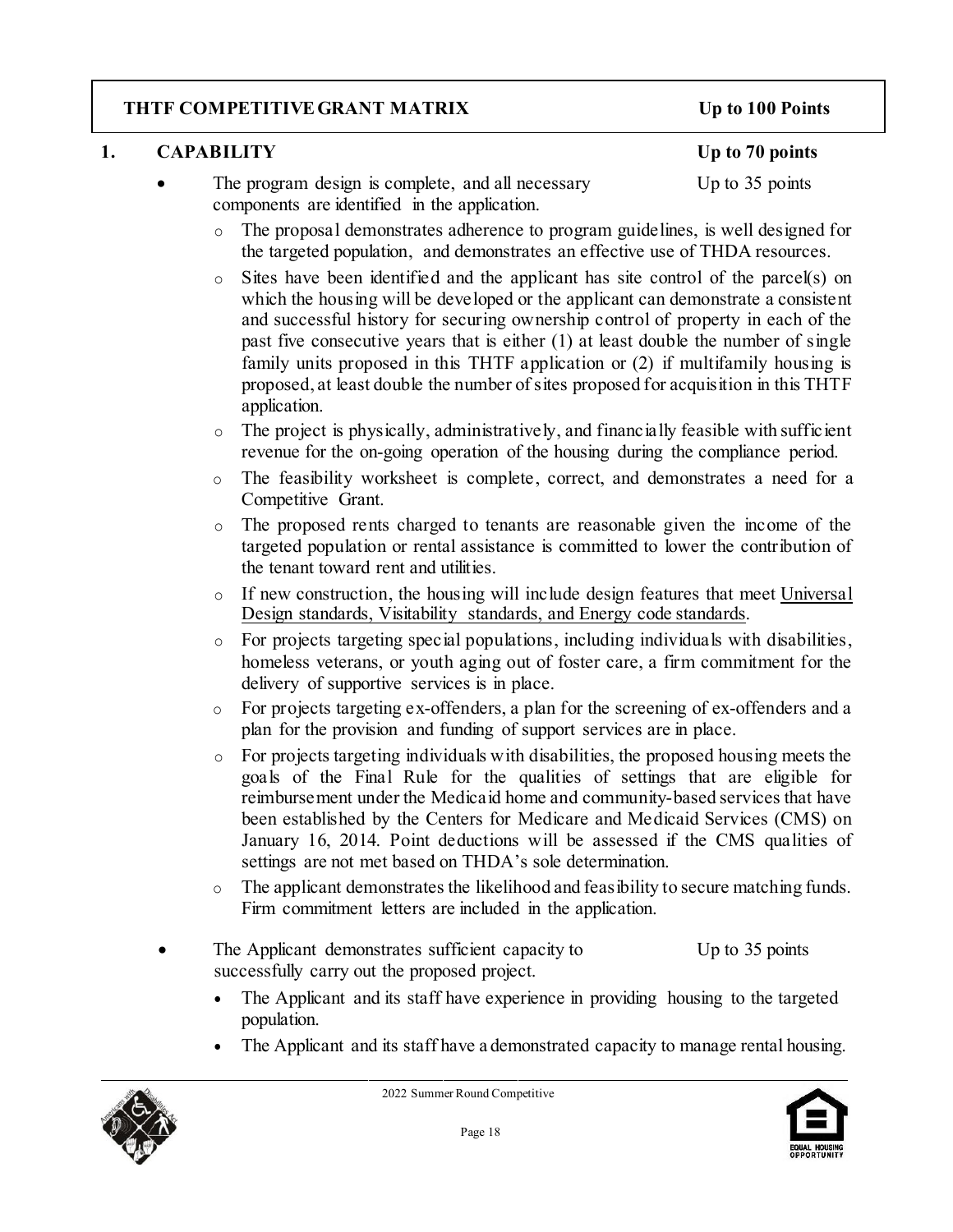- The Applicant's organizational budget reflects multiple sources of funding.
- If the Applicant has previous experience with Competitive Grants or other programs, point deductions will be assessed if the Applicant has not demonstrated success in:
	- o drawing down funds;
	- o completing a project in a timely manner;
	- o operating a program within THDA guidelines; and,
	- o responding timely to client concerns or complaints, contractor concerns or complaints, and THDA requests for information and/or client stories.

| 2. | <b>NEED</b>   |                                                                                                                                                                                                                                       | Up to 23 points                  |
|----|---------------|---------------------------------------------------------------------------------------------------------------------------------------------------------------------------------------------------------------------------------------|----------------------------------|
|    | $\rightarrow$ | <b>Income Targeting</b><br>The Applicant will set aside 25% of the units for<br>individuals at 30% of AMI or less                                                                                                                     | Up to 4 points<br>3 points       |
|    | $\rightarrow$ | The Applicant will set aside 50% of the units for<br>individuals at 50% of AMI or less                                                                                                                                                | 1 point                          |
|    | $\rightarrow$ | Targeted Populations in THDA Strategic Plan<br>THDA will award up to 7 points based on the<br>set-aside<br>proportion<br>of<br>units<br>for<br>youth<br>transitioning out of foster care as prioritized in the<br>THDA Strategic Plan | Up to 7 points<br>Up to 7 points |
|    | $\rightarrow$ | THDA will award up to 7 points based on the<br>proportion of units set-aside for ex-offenders,<br>particularly older<br>ex-offenders<br>person<br>as<br>prioritized in the THDA Strategic Plan                                        | Up to 7 points                   |
|    |               | THDA will award up to 4 points based on the<br>proportion of units set-aside for homeless veterans<br>as prioritized in the Tennessee State Plan to End<br>Homelessness                                                               | Up to $4$ points                 |
|    | $\rightarrow$ | <b>Larger Community Need</b><br>The project meets a larger need in the community<br>or region beyond providing housing for the<br>targeted population, such as (but not limited to):<br>(1) The project removes a major blight in the | Up to $2$ points<br>2 points     |

 $(1)$  The project removes a major blight in the community